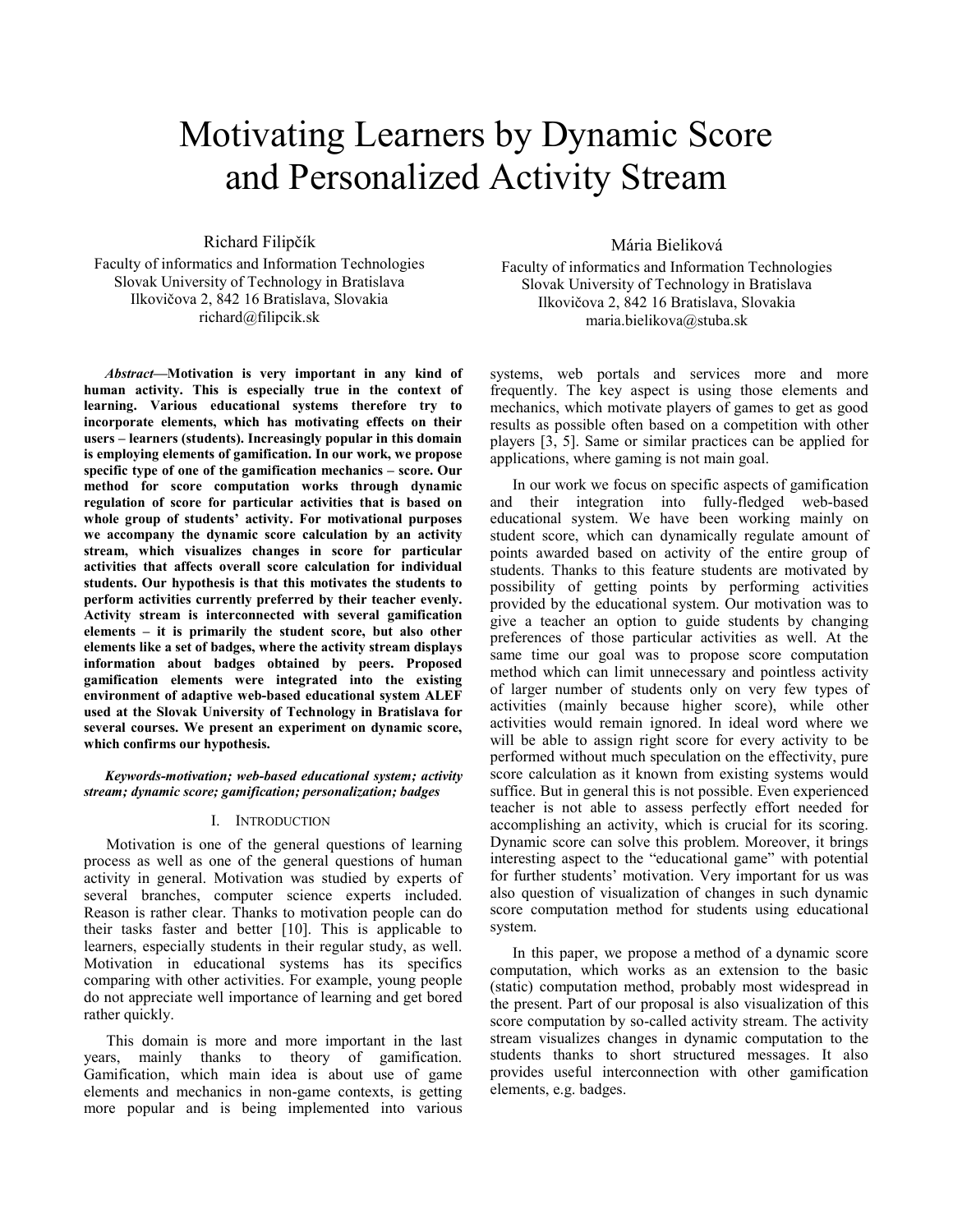Our proposal was partially guided also on a questionnaire which gave us a view on perceiving these aspects by our students, in particular the bachelor students in the course Principles of Software Engineering. The questionnaire included several questions about motivation and gamification itself. The purpose of questions was primarily our ambition to better understand thoughts and positions of an average student to the use of gamification elements in an educational system, their positives and negatives, benefits and potential risks. In overall 67 students participated in the questionnaire.

The structure of this paper is as follows. In section 2 we introduce existing practices in student motivation and general motivation as well. Section 3 presents our proposal of students' motivation through dynamic score calculation and activity stream. We describe the evaluation of our proposal in section 4. We conclude the paper by our conclusions and proposal for further work (section 5).

# II. RELATED WORK

Although gamification and its use in practice is relatively young, there are already a lot of websites, educational systems, gaming portals etc., which incorporate some of the gamification elements and mechanics. One of the most popular gamification elements are clearly score and badges and their variations, respectively. This was also showed by our questionnaire to students  $-41\%$  of students consider score as the most motivational gamification element, 33% of students pointed badges and achievements as the most motivational.

Both of these elements are effectively implemented by Stack Overflow<sup>1</sup>, popular question and answer site for programmers. Here, badges are awarded for a range of activities and are divided into categories of gold, silver and bronze badges by expected effort needed for performing activities they are awarded for. Interesting is also option to gain same badges repeatedly, which has according to [1] positive impact on users' activity. Score in Stack Overflow is implemented in the form of reputation and is tied primarily to asking and answering the questions. Another interesting fact is that users with higher reputation have also greater competences. However, reputation in Stack Overflow is computed only by simple points accumulation. It can work for large number of participants to some extent, but still poses several problems, which follow the very principle of motivational aspect of scoring – a wish to enrich portfolio or simply collect points, i.e. extrinsic motivation instead of intrinsic motivational factors that include in the Stack Overflow case a desire to help the community and learn [4].

An example of a more advanced method on how to calculate a score is an exercise sharing tool SOCIALX [7, 8], where we can speak about use of gamification elements in the context of education. In SOCIALX a reputation earned by students has impact on the weights of their further

l

actions in the system. Reputation calculation thus have a dynamic character here, and is also influenced by several facets, like usefulness and competency.

Somewhat unconventional view of motivation was shown by another experiment, which followed an impact of a negative motivation [6]. When rating several types of badges on a multi-level scale according to their motivation level users have indicated that the risk of obtaining negative badge (e.g. badge for posting no comments) has a greater impact on them than possibility of gaining a positive one. However, this way of motivation is not common probably mainly because the threat of obtaining negative badges (especially if they are public) could lead to loss of motivation to use the system.

It is also common to combine several gamification elements. E.g., Stack Overflow has several types of activities which affect both increasing reputation and gaining badges when performing by users. It is also possible to combine those elements so badges will be awarded by achieving score/reputation milestones, what is the part of our proposal.

Most current score implementations as a gamification element use only simple static method to compute a score. It is easier to design and to implement, however it does not provide any advanced ways on how to motivate their users, for example to perform only some specific activities. This could be especially useful in an educational system. Our motivation was therefore to propose such a dynamic way of score computation and to evaluate its motivational impact on students in an educational system.

# III. ELEMENTS OF MOTIVATION IN AN EDUCATIONAL SYSTEM

For students' motivation in an educational web-based system, we propose an approach, which is composed of several interconnected motivational elements. Its primary goal is to motivate students to perform activities their teacher is willing and reward those students for this activity by additional points to their score. The part of our approach is also a visualization of preference changes, and application of game mechanics which are well-known from the theory of gamification to educational system as well.

# *A. Motivation by dynamic score*

Our proposal of motivation by dynamic score assumes set of activities the students can perform while using an educational web-based system. There are no strict rules what can or cannot be counted as an activity, however the activity should be related to learning goal. For instance, as the activity we consider doing exercises, asking and answering questions, reading texts and highlighting important parts.

Score computation pursues two main goals. First, it is a regulation of points rewarded by current teacher's goals and requirements. The teacher can choose some of the activities present in the educational system and set them as preferred. By performing preferred activities the students can receive more points to their score as usual. This assumes

<sup>1</sup> http://www.stackoverflow.com/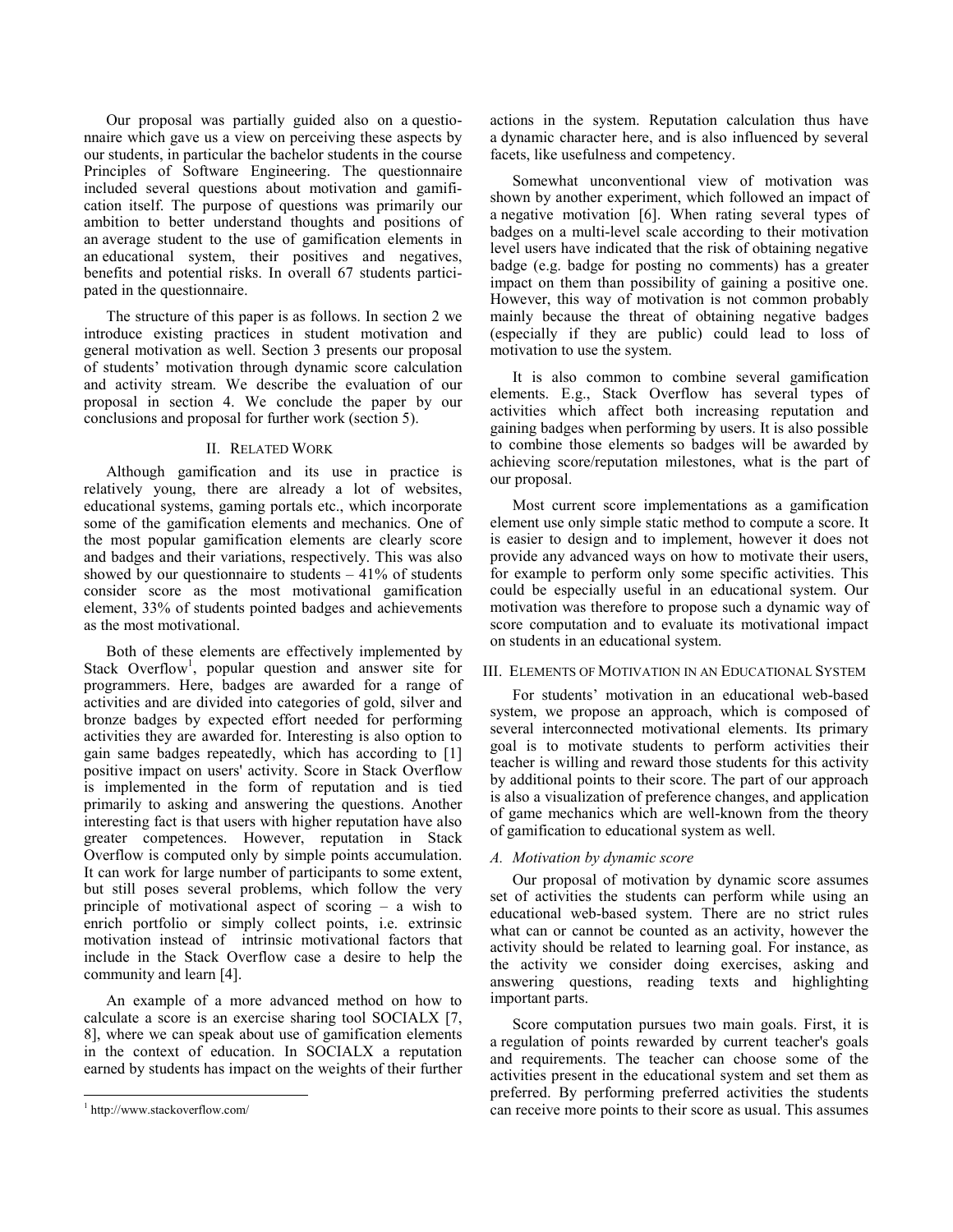increase of students' motivation because they earn for such activity more points as a reward for their effort.

The second goal of score computation is to balance amount of points received by students within preferred activities. This means, if some of the activities are performed more by the students than others, amount of points received for performing these activities will decrease in time. On the other hand, activities preferred by the teacher and being "ignored" by the students will record an increasing score as their *balancing factor*, so students will receive from this point of time more score points by performing such activities.

Score computation works incrementally as a sum of the score value in time  $t - 1$  and a sum of each partial score for particular activities performed at given time *t* (Equation 1).

$$
score(s,t) = score(s,t-1) + \sum_{i} partial\_score(C_i, s, t)
$$

where  $score(s, t)$  represents the score value of student *s* at time *t*. The score increment is computed as a sum of all partial scores represented by *partial\_score*( $C_i$ , *s*, *y*), where  $C_i$  is particular activity.

Partial score computation is affected by three main factors:

- activity weight,
- activity preference and
- students' actions in the educational system.

*Activity weight* is a static value representing an estimation of effort needed to perform particular activity. The exact values of weights were determined based on analyzing activities in ALEF and students' results in previous years as well as on an opinion given by teachers on how particular activities are difficult to perform. More demanding activities got higher weights.

*Activity preference* expresses current importance of the activity for the score computation. Activity preference can change in time. It is expressed by integer of range from 1 to 5, where 1 means that the activity is not preferred at the moment and 5 means that the activity is highly preferred.

Students' actions affect balancing factor already mentioned above. The balancing factor represents a ratio of

- *expected ratio* of score points received (by all students) for performing particular activity to all score points received and
- *current ratio* of score points received (by all students) for performing particular activity to all score points received up to the present time.

The expected ratio is calculated following activities weights – higher weight means higher expected ratio of this particular activity to all activities. However, unlike current ratio, expected ratio does not follow current system state and because based on static weights, it never changes as well. The value of balancing factor is cropped to interval  $\leq 0.5$ ; 1.5>, so extreme high or low values are filtered out when computing score. The purpose of this operation is to avoid breaking of score computation by the extreme values. We have chosen the interval based on our observation on how to track important changes in balancing factor value whether it is above or below value of 1 and how not to break score computation by extreme values at the same time. We tested this empirically acquired interval on ALEF data.

The value of partial score is computed as a product of activity weight, activity preference, balancing factor and amount of points normally received for this activity:

$$
partial\_score(c, s, t) = wg(c) * pref(c, t) * bal(c, t) * add(c, s, t)
$$
\n(2)

where *c* is particular activity, *s* is student, *t* is time interval of computation,  $wg(c)$  returns activity weight,  $pref(c,t)$  returns activity preference,  $bal(c,t)$  returns activity balance factor and  $add(c, s, t)$  returns amount of points for performing activity.

We visualize score on right top corner of the screen, which is place of high visibility for users. Except of displaying the current value of score we present also ranging particular student in the class, i.e. the number of students that have higher score (see Fig. 1).



Fig. 1. Score widget in ALEF. It displays score value and the number of students who perform better.

#### *B. Motivation by activity stream*

Score computation highly depends on students actions. Therefore, it is important for high students' motivation to perform activities that the teacher prefers let the students know how and when or better how activity preference and balancing factors change. Monitoring pure score changes does not give the student particular information, so part of our proposal is an activity stream.

Activity stream is a graphical element, which is part of the educational system's user interface (student's profile). It shows short messages informing about important status changes such as changes associated with score computation (see Fig. 2). Left top part provides basic information about current score including a list of most and least performed activity. Right part visualizes the activity stream. Considering score part of the activity stream the most important is visualization of the change for particular activity performed by the student (decreasing either increasing).

Thanks to the activity stream, students have information which of activities is better to perform at the moment so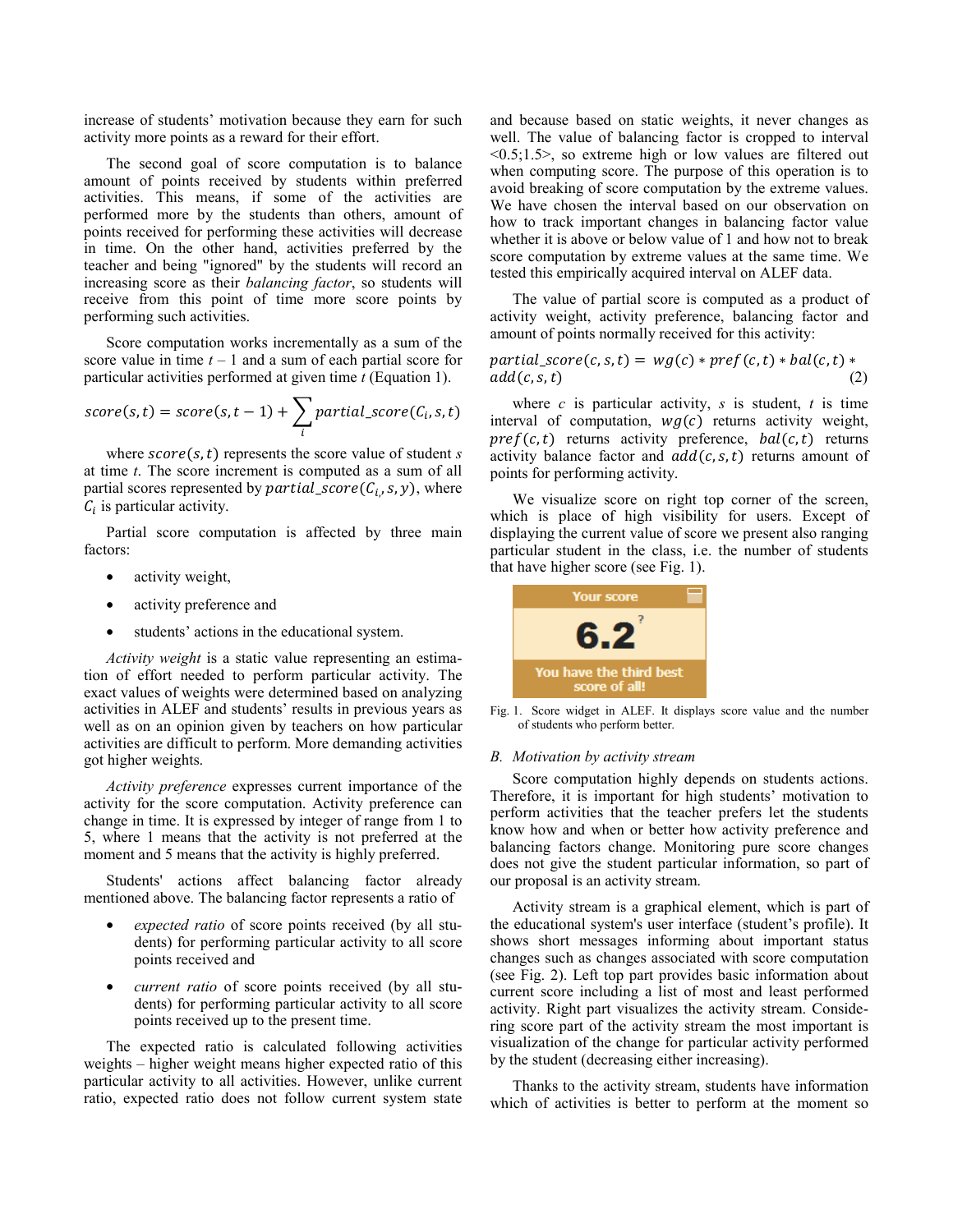

Fig. 2. Part of student's profile showing activity stream and badges.

they can receive more points when learning while using system. In other words, we motivate students by the activity stream to perform currently preferred activities.

# *C. Motivation by badges*

Score is only one of the elements described by the theory of gamification. We proposed and realized also another gamification element linked with score and activity stream (based also on students' response in our questionnaire). It is set of badges students can receive by performing various activities, such as adding comments or reaching new milestones in their score value.

Each of the badges consists of three badge levels. Student can receive a badge of higher level only if he has already received all of the lower levels badges. When a student receives new badge, the new message is generated into activity stream, so all other students know about it.

The badges are visualized in student's profile along with the activity stream (see Fig. 2). It is located below basic information on student's activities. The student can see badges already achieved (in color) and prospective (grey).

# IV. EVALUATION

We realized our method for dynamic score calculation including its visualization by the activity stream in an environment of adaptive web-based educational system ALEF [9]. ALEF (Adaptive LEarning Framework) is a framework designed for creating adaptive and interactive educational environments. ALEF has been used for 5 years in four courses and has served more than 1 200 students.

ALEF's main strength is in collaboration and active learning support. Its core components covering enhanced learning support are [2]:

- *adaptation engine*, delivering tailored (in most cases personalized) learning experience,
- *annotation framework*, allowing various forms of collaboration and students' active participation in metadata and content creation, e.g. text highlights, collaborative creation of definitions, tagging,
- *extensible architecture*, enabling ALEF to interconnect with various services, e.g. automatic program/ code evaluation and program interpreter feedback,
- *motivational components*, tracking activity of students and computing user ratings.

The ALEF content is presented to students in three basic types of learning objects: (i) explanations (explaining topics, similarly to a book section), (ii) questions (ranging from single-choice to plaintext input), and (iii) interactive exercises (ranging from simple tasks to complex exercises supported by external evaluation services).

For the purposes of implementation of our proposed dynamic score mechanism, we employed existing students' activity tracking mechanism in ALEF. Domain model of ALEF consists of metadata (tags, comments etc.) and educational content (learning objects), which creates appropriate setting for implementation of our gamification elements. Our dynamic score extends already existing infra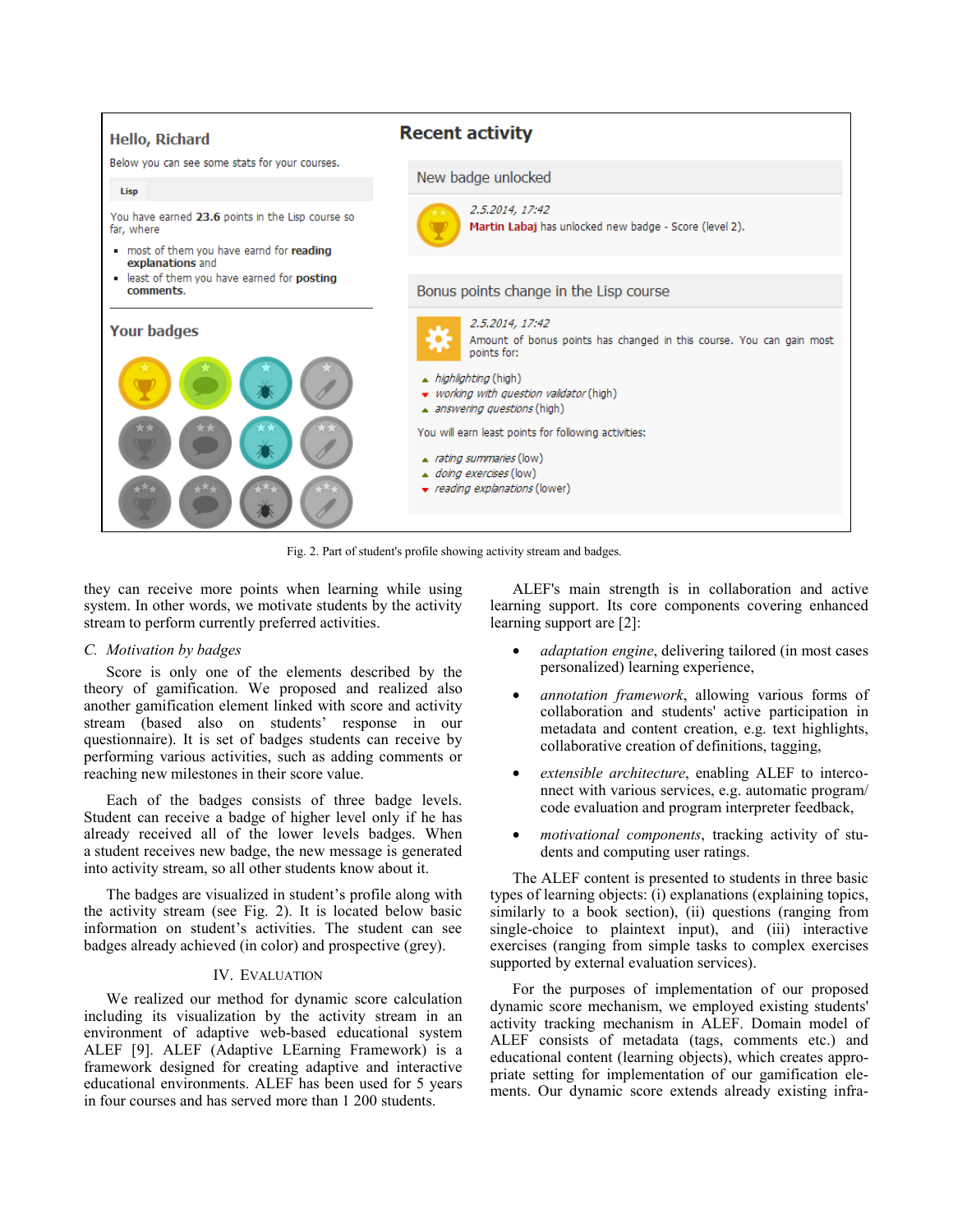structure of static student score calculation based on several raters for particular activities and summed up together.

Activity stream played a key role in the evaluation. By posting short messages it notified students about preferences and balancing factors changes so they knew by performing which activity they can receive more points to their score.

We designed an experiment to evaluate the effects of dynamic score calculation combined with the activity stream on the students and their decisions on what activity to perform next. Based on the dynamic score calculation (Eq. 2) we monitored changes in the balancing factor of several preferred activities in the experiment. Because the value of the balancing factor for a particular activity is increased when this activity is not performed at all, and is decreased when it is performed often, our aim was to determine whether the value of this factor converges to the value of 1 for preferred activities. The value of 1 for all preferred activities is the ideal state where ratios of points awarded for each activity by students are equal with the expected ones.

The experiment lasted two weeks in an uncontrolled form and was attended by the students attending course Principles of Software Engineering. During this period 223 students performed some activity in ALEF. Start of the experiment was preceded by setting preference values of particular activities as they were set by the teacher (Tab. 1), where sign of a dash (-) means activity was not preferred and value of 5 means activity was preferred by the highly possible level. We list here all currently possible activities in ALEF. However, each course has associated different set of widgets that provide user interface for particular activity. Basic activity is reading educational materials – here called "Explanations". In our courses we do not set usually preference to this activity, so it is scored according its defined weight only without any preference. The reason is that there are other mechanisms for motivating students for this activity such as short tests on the beginning of labs.

TABLE I. VALUES OF PREFERENCES OF PARTICULAR ACTIVITIES SET BEFORE EXPERIMENT STARTED

| <b>Activity type</b> | Preference<br>value | <b>Activity type</b>  | Preference<br>value |
|----------------------|---------------------|-----------------------|---------------------|
| Comments             |                     | Bug reports           |                     |
| Highlights           |                     | External<br>sources   | 4                   |
| Ouestions            | っ                   | Exercises             | 2                   |
| Explanations         |                     | Tags                  | 3                   |
| Summaries            |                     | Question<br>validator | 4                   |
| Definitions          |                     |                       |                     |

During the experiment, there was a total of 300 changes in the balancing factors of all activities. We explored changes in the balancing factors in time, namely dependence of time and the balancing factor for each activity (it is visualized by graphs where the x-axis represents the time, and the y-axis represents the value of the balancing factor, see Fig. 3, 4,5). We can see that while in computation are used cropped value of balancing factor, we store their actual values into the database. This is reason why we can see such big and low values on the graphs.

Based on the graphs we found that the values of the balancing factors of 4 out of 6 preferred activities were actually converging to the value of 1. For the instance, graph of changes of the balancing factor of definitions (Fig. 3) shows that the value of this factors was decreasing from the high levels to the value of 1, which means that students decreased this value by performing the activity.

Fig. 4 presents changes of the balancing factor of questions. This value is increasing to the value of 1 from the lower levels. This means that the students at first answered the questions rarely, the dynamic score contributed to the increase of this value.



Fig. 3. Changes of the balancing factor of the definitions activity



Fig. 4. Changes of the balancing factor of the questions activity

In the remaining two cases – tags and exercises, the trend of the changes was not clear as in previously mentioned cases. We can see this on the Fig. 5 changes of the balancing factor of tags. There may be several reasons for this as the experiment was realized in uncontrolled manner during semester and monitored period was rather short – two weeks mean that students prepared for their lectures and labs in most cases twice. Even though it is sufficient for showing basic trends it is not sufficient for detailed analysis. Important fact to be considered is also lower attractiveness of these activities for students as they were not explicitly promoted by the teacher and monitored